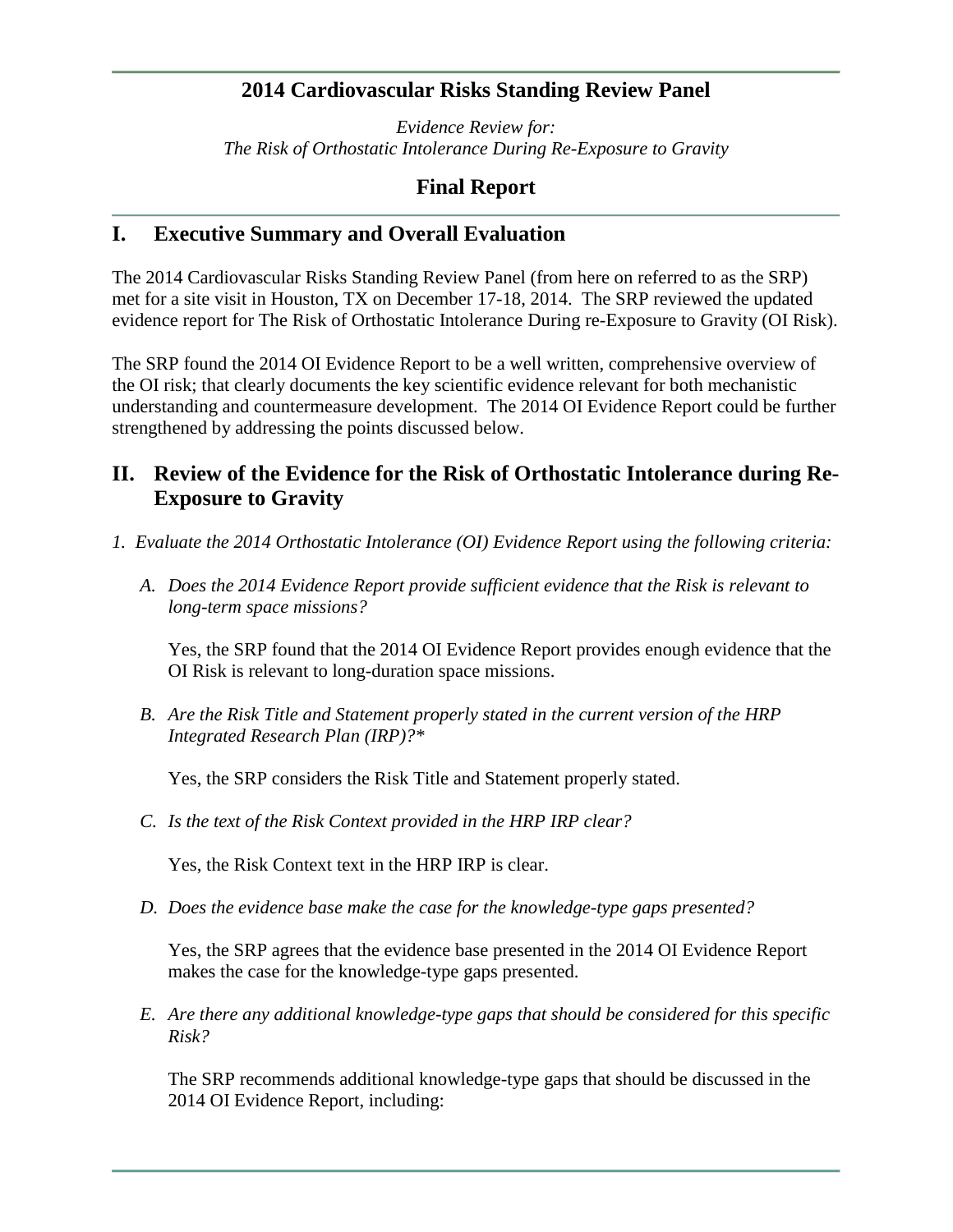- 1) OI on return from microgravity to 1G is common, more severe with longer exposure to microgravity, and has potential adverse consequences. Many years of investigation of both return to Earth and head-down bed rest studies have defined the epidemiology, mechanisms and countermeasures for OI. When considering the data concerning the incidence of OI following short- and long-duration missions, the SRP noted that individuals who were unable to complete orthostatic maneuvers following re-exposure to gravity were excluded from the analyses. It would be helpful to see data showing whether they were excluded for technical reasons or if they had such severe OI that they could not take part in a stand or tilt test. In addition, it would be helpful to know the atmospheric carbon dioxide  $(CO<sub>2</sub>)$  at landing, since a sudden decrease in  $CO<sub>2</sub>$  can decrease cerebral blood flow (Loveman et al. Diving Hyperb Med.  $2014^1$ ).
- 2) Studies in the past year highlight a new compression garment which shows impressive efficacy preventing OI when combined with salt and water loading. Data was not presented by the cardiovascular discipline lead, Dr. Stenger, concerning the potential for overheating in astronauts donning and wearing the garment, but it will retain heat much less than inflatable garments and is less bulky and lighter. Members of the SRP were impressed with the efficacy of the new compression garment and think that some further studies that outline its performance in simulated 3/8 Mars gravity and in circumstances that model landing emergencies could further define its practical application to spaceflight.
- 3) Studies on a new compression garment completed in the last year have demonstrated impressive efficacy on return from the International Space Station (ISS). The studies have been carried out on astronauts who have ingested about 10 grams of salt in space with at least a liter of water. They then received 1 liter of normal saline prior to testing. Compression garments prevent pooling of blood in the legs and abdomen and return blood toward the heart. Efficacy of the garments depends on the blood volume available for compression. The effect of this new garment on subjects who do not have an infusion of saline would be helpful, since saline infusion would not be available in an emergency egress.
- 4) The new compression garment may be so effective that it provides excess compression for 3/8 gravity found on Mars. Studies on the effect of the new garment on fluid distribution, blood pressure and heart rate in response to a partial tilt on a tilt table could help determine if less compression is appropriate for lower gravitational forces. It is likely that a garment with less compression would be appropriate for landing in the lesser gravitational force of Mars.

### *F. Does the Evidence Report address relevant interactions between this Risk and others in the HRP IRP?*

The interactions between the OI risk and other risks in the HRP IRP are not specifically addressed in the 2014 OI Evidence Report. A brief synopsis of these interactions would be helpful to identify areas where interdisciplinary studies are required.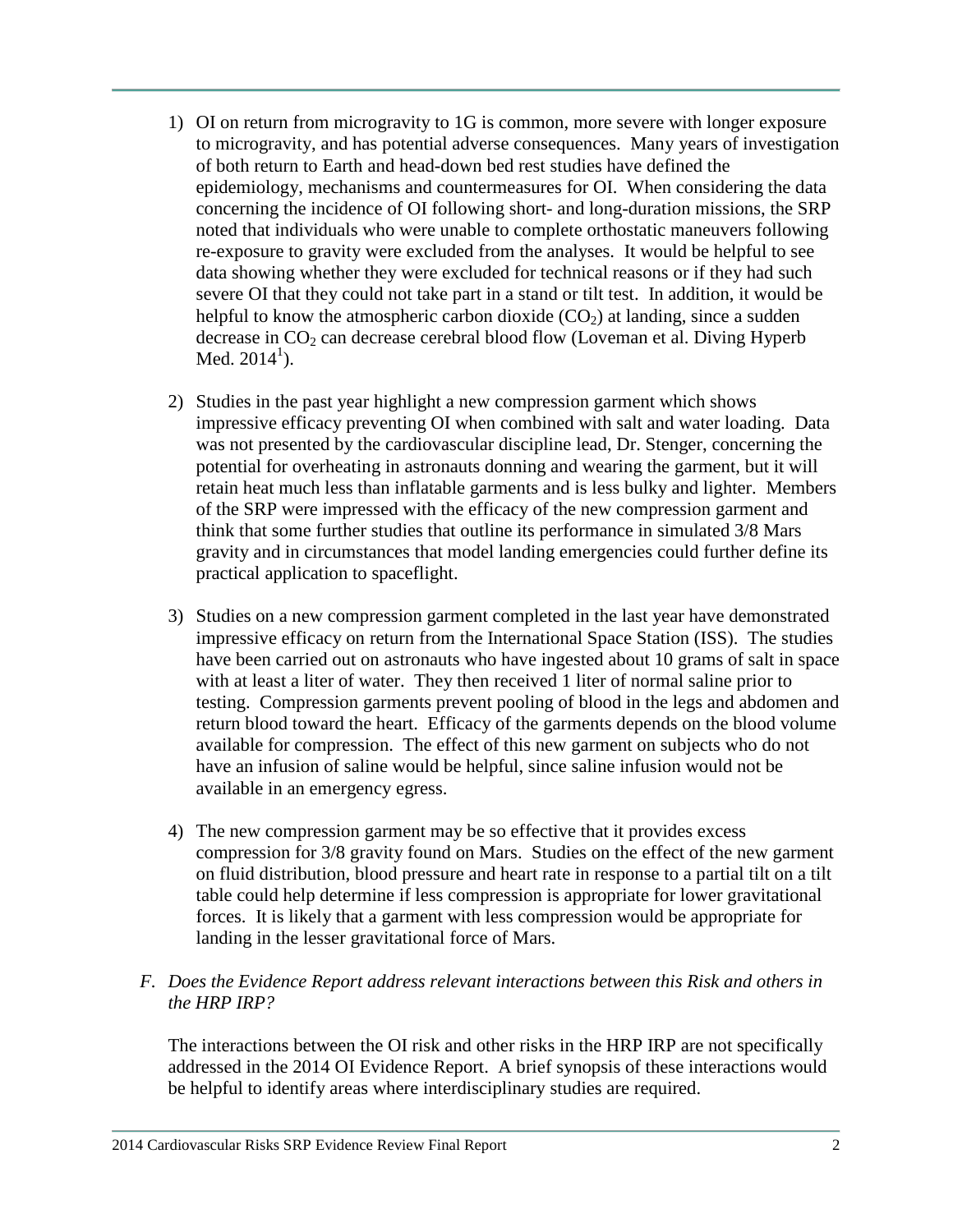During the 2014 meeting, Dr. Stenger pointed out a number of existing interactions with the nutrition lab, the exercise physiology lab, the neurosciences lab, and the visual impairment and intracranial pressure (VIIP) team. Perhaps a section should be added to the Evidence Report to discuss these interdisciplinary efforts.

*G. Are the qualifications of the author(s) appropriate for identifying the evidence base necessary to characterize the given Risk?*

Yes, the SRP thinks the team is very knowledgeable, has the appropriate expertise and backgrounds to make assessments.

*H. Is there information from other HRP disciplines that need to be included in the 2014 Evidence Report?*

As fluid and salt loading are countermeasures for OI, information from the nutrition group would seem to be appropriate.

*I. Is the breadth of the cited literature sufficient?*

Yes, the authors have cited a comprehensive breadth of literature.

*J. What is the overall quality and readability of the 2014 Evidence Report?*

The 2014 OI Evidence Report is a comprehensive document that provides an excellent overview of relevant scientific findings related to the risk of post-flight OI and the countermeasures that have been developed and tested to ameliorate OI. In general, it is a well written, scholarly document. The color-coding in Figure 16 of the 2014 OI Evidence Report appears to be incorrect and improvements could be made to a few of the figures containing low-magnification, low-resolution images (Figures. 23, 24, 25).

# **III. References**

1) Loveman GA, Seddon FM, Thacker JC, White MG, Jurd KM. [Physiological effects of](http://www.ncbi.nlm.nih.gov/pubmed/24986726)  rapid reduction in carbon dioxide [partial pressure in](http://www.ncbi.nlm.nih.gov/pubmed/24986726) submarine tower escape. Diving Hyperb Med. 2014 Jun;44(2):86-90.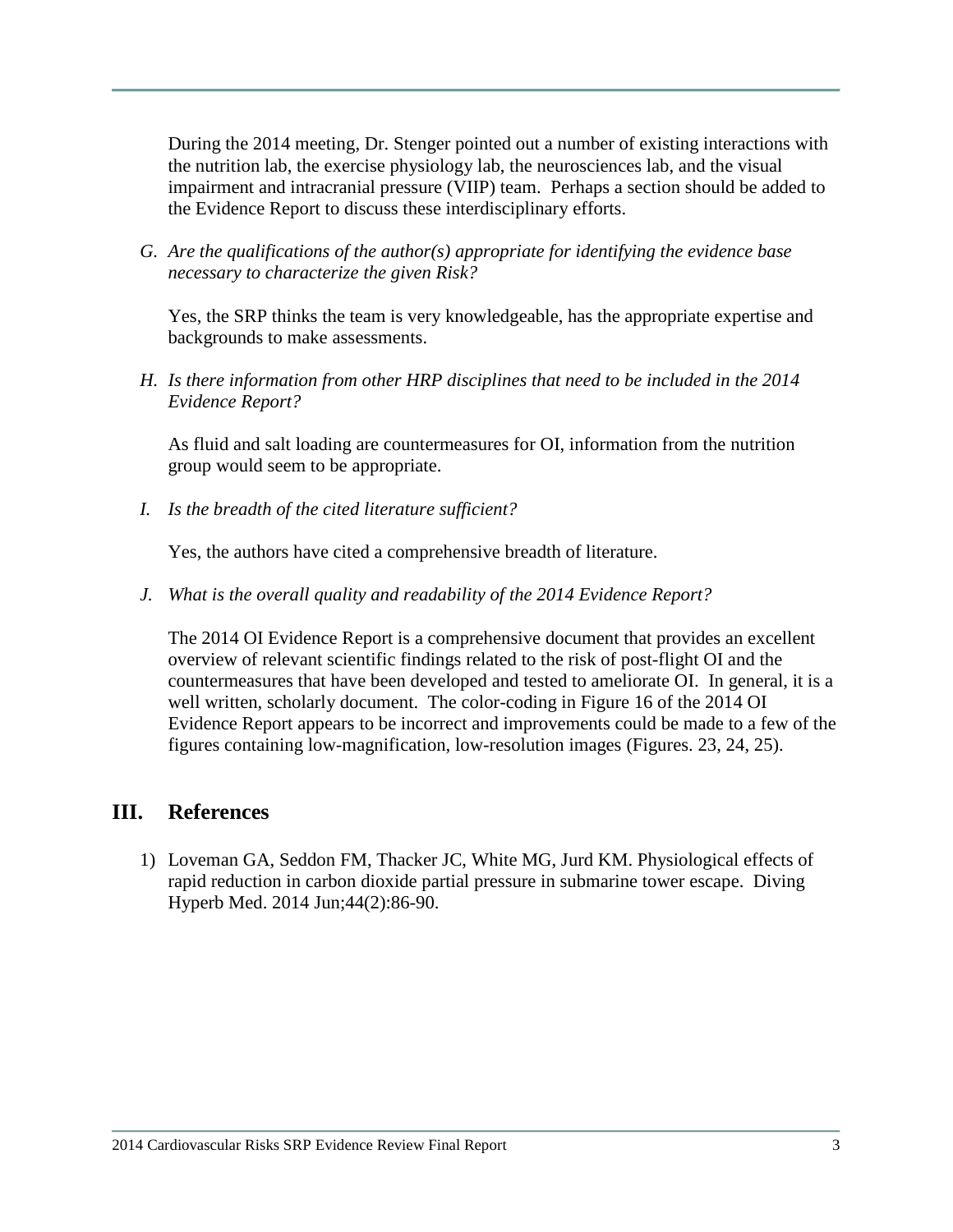# **IV. 2014 Cardiovascular Risks SRP Evidence Review: Statement of Task for the Risk of Orthostatic Intolerance During Re-Exposure to Gravity**

In 2008, the Institute of Medicine (IOM) reviewed NASA's Human Research Program (HRP) Evidence Books that describe the Risks that were identified in NASA's Human Research Program Requirements Document (PRD). The 2014 Evidence Report for the Risk of Orthostatic Intolerance During Re-Exposure to Gravity (OI) has not been reviewed since the last IOM review and there have been significant changes to the evidence base for the Risk.

The 2014 Cardiovascular Risks Standing Review Panel (SRP) is chartered by the Human Research Program (HRP) Chief Scientist to review the Evidence Report for the OI Risk. The 2014 Cardiovascular Risks SRP will evaluate the Evidence Report and generate a final report of your analyses of the evidence base, including any recommendations on how to improve the current Evidence Report, and submit it to the HRP Chief Scientist. Your report will also be made available on the Human Research Roadmap (HRR) website.

#### **The 2014 Cardiovascular Risks SRP is charged to:**

- 1. Evaluate the 2014 OI Evidence Report based on each of the following criteria:
	- A. Does the 2014 Evidence Report provide sufficient evidence that the Risk is relevant to long-term space missions?
	- B. Are the Risk Title and Statement properly stated in the current version of the HRP Integrated Research Plan (IRP)?\*
	- C. Is the text of the Risk Context provided in the HRP IRP clear?\*
	- D. Does the evidence base make the case for the knowledge-type gaps presented?
	- E. Are there any additional knowledge-type gaps that should be considered for this specific Risk?
	- F. Does the Evidence Report address relevant interactions between this Risk and others in the HRP IRP?
	- G. Are the qualifications of the author(s) appropriate for identifying the evidence base necessary to characterize the given Risk?
	- H. Is there information from other HRP disciplines that need to be included in the 2014 Evidence Report?
	- I. Is the breadth of the cited literature sufficient?
	- J. What is the overall quality and readability of the 2014 Evidence Report?
- 2. Provide comments on any important issues that are not covered by the criteria in #1 above.

*\* Please be aware that any suggested changes to the Risk Title, Statement, and Risk Context by the SRP may need to be approved by the Human Systems Risk Board (HSRB). The HSRB has the overall responsibility to implement and maintain a consistent, integrated process for assessing, documenting, and tracking all risks to the human system associated with spaceflight activities (both in flight and post flight).*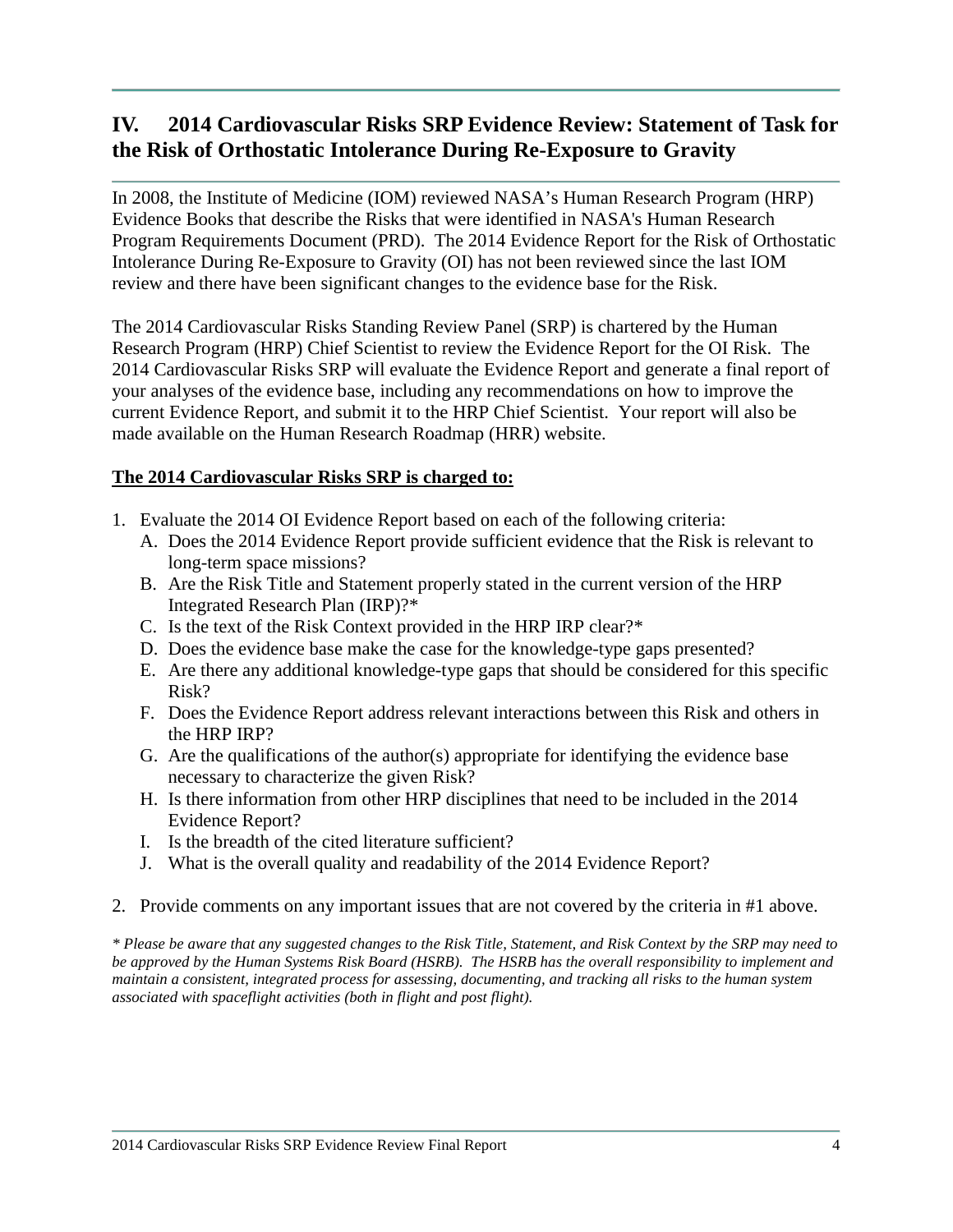#### **Additional information regarding this review:**

- 1. Attend a meeting in Houston, TX on December 17 18, 2014 to discuss the Evidence Report with the Human Health Countermeasures (HHC) Element. At this meeting, prepare a draft report for each risk that addresses each of the evaluation criteria listed in the panel charge (A-J) including any recommendations on how to improve the Evidence Report. Debrief the HRP Chief Scientist and a representative from the HHC Element on the salient points that will be included in the final report and specifically the items in the panel charge.
- 2. Prepare a draft final report for each risk (within one month of the site visit debrief) that contains a detailed evaluation of the Evidence Report specifically addressing items #1 and #2 of the SRP charge. The draft final report will be sent to the HRP Chief Scientist and he will forward it to the appropriate Element for their review. The HHC Element and the HRP Chief Scientist will review the draft final report and identify any misunderstandings or errors of fact and then provide official feedback to the SRP within two weeks of receipt of the draft report. If any misunderstandings or errors of fact are identified, the SRP will be requested to address them and finalize the 2014 SRP Final Report as quickly as possible. The 2014 SRP Final Report will be submitted to the HRP Chief Scientist and copies will be provided to the HHC Element that sponsors the cardiovascular discipline and also made available to the other HRP Elements. The 2014 SRP Final Report will be made available on the HRR website [\(http://humanresearchroadmap.nasa.gov/\)](http://humanresearchroadmap.nasa.gov/).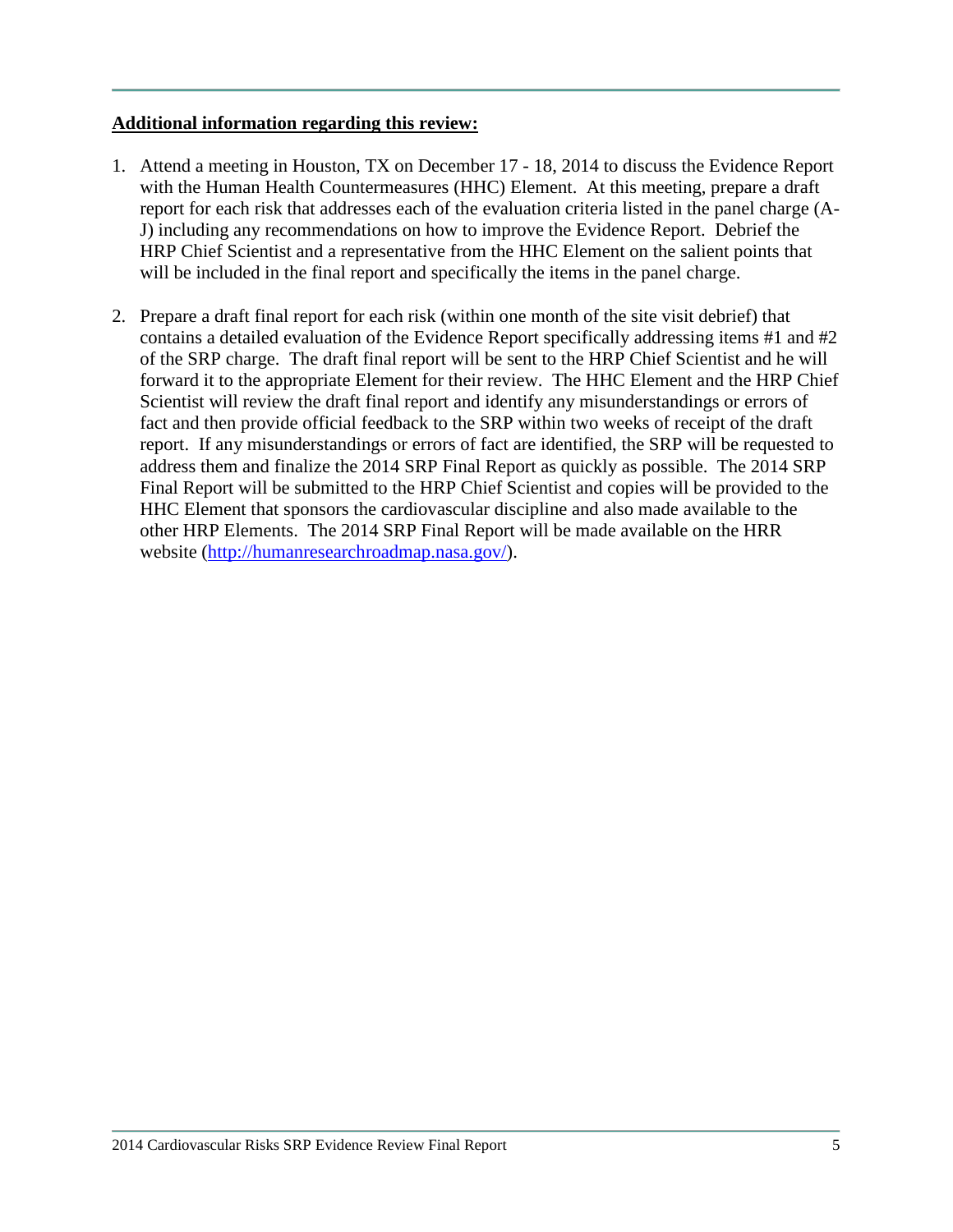### **To clarify, the Risk Statement and Risk Context are defined as follows:**

#### **Risk Statement:**

"Given the CONDITION, there is a possibility that a CONSEQUENCE will occur".

Condition: a single phrase briefly describing current key circumstances, situations, etc. that are causing concern, doubt, anxiety, or uncertainty – something that keeps you up at night.

Consequence: a single phrase or sentence that describes the key, negative outcome(s) of the current conditions.

#### Notes:

The condition-consequence format provides a more complete picture of the Risk, which is critical during mitigation planning. The condition component focuses on what is currently causing concern. This is something that is true or widely perceived to be true. This component provides information that is useful when determining how to mitigate a Risk.

The consequence component focuses on the intermediate and long-term impact of the risk. Understanding the depth and breadth of the impact is useful in determining how much time, resources, and effort should be allocated to the mitigation effort.

A well-formed Risk Statement usually has only one condition, and has one or more consequences.

#### **Risk Context:**

Purpose: provide enough additional information about the Risk to ensure that the original intent of the Risk can be understood by other personnel, particularly after time has passed.

Description: capture additional information regarding the circumstances, events, and interrelationships not described in the Risk Statement.

An effective context captures the what, when, where, how, and why of the Risk by describing the circumstances, contributing factors, and related issues (background and additional information that are NOT in the Risk Statement).